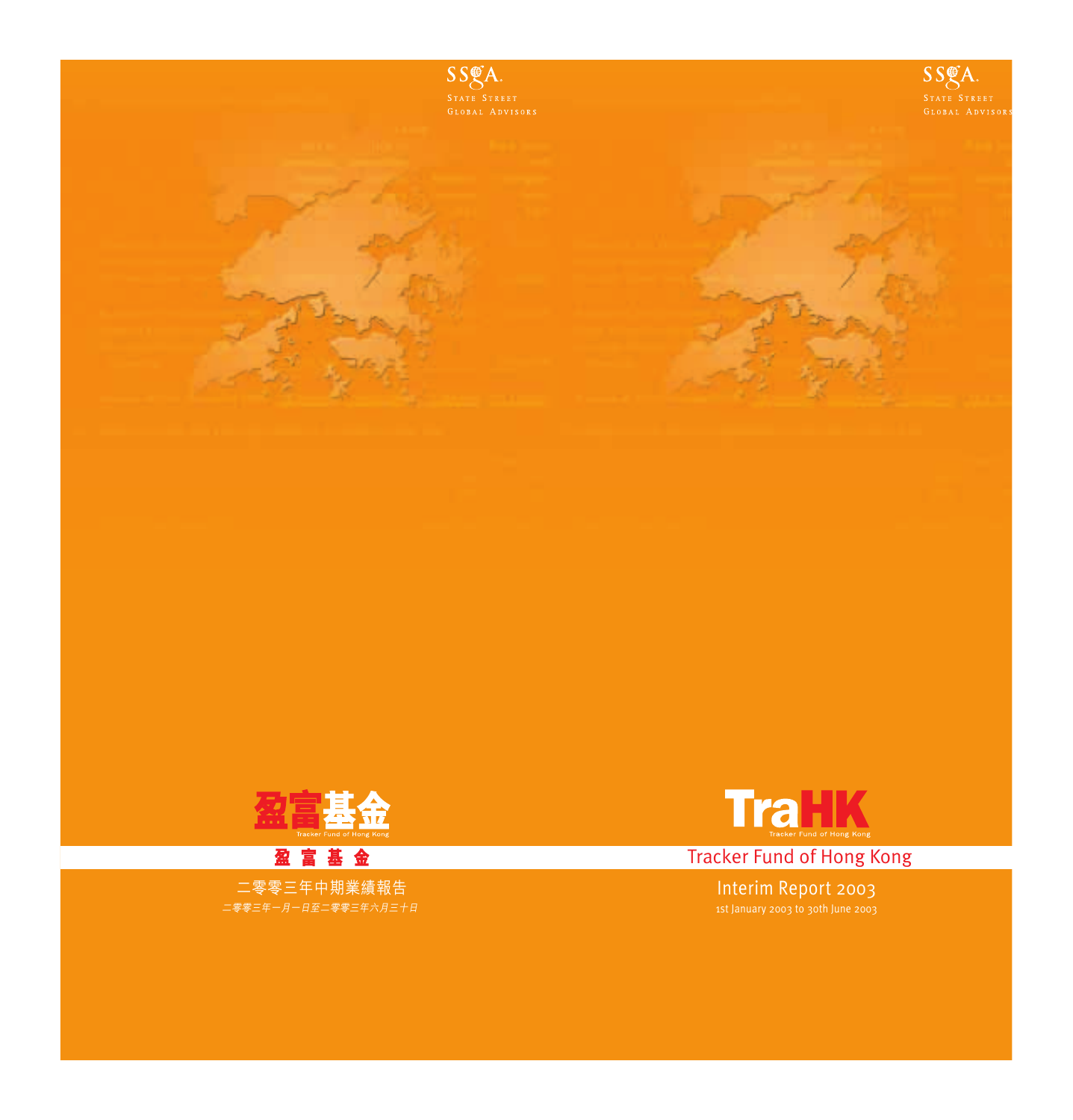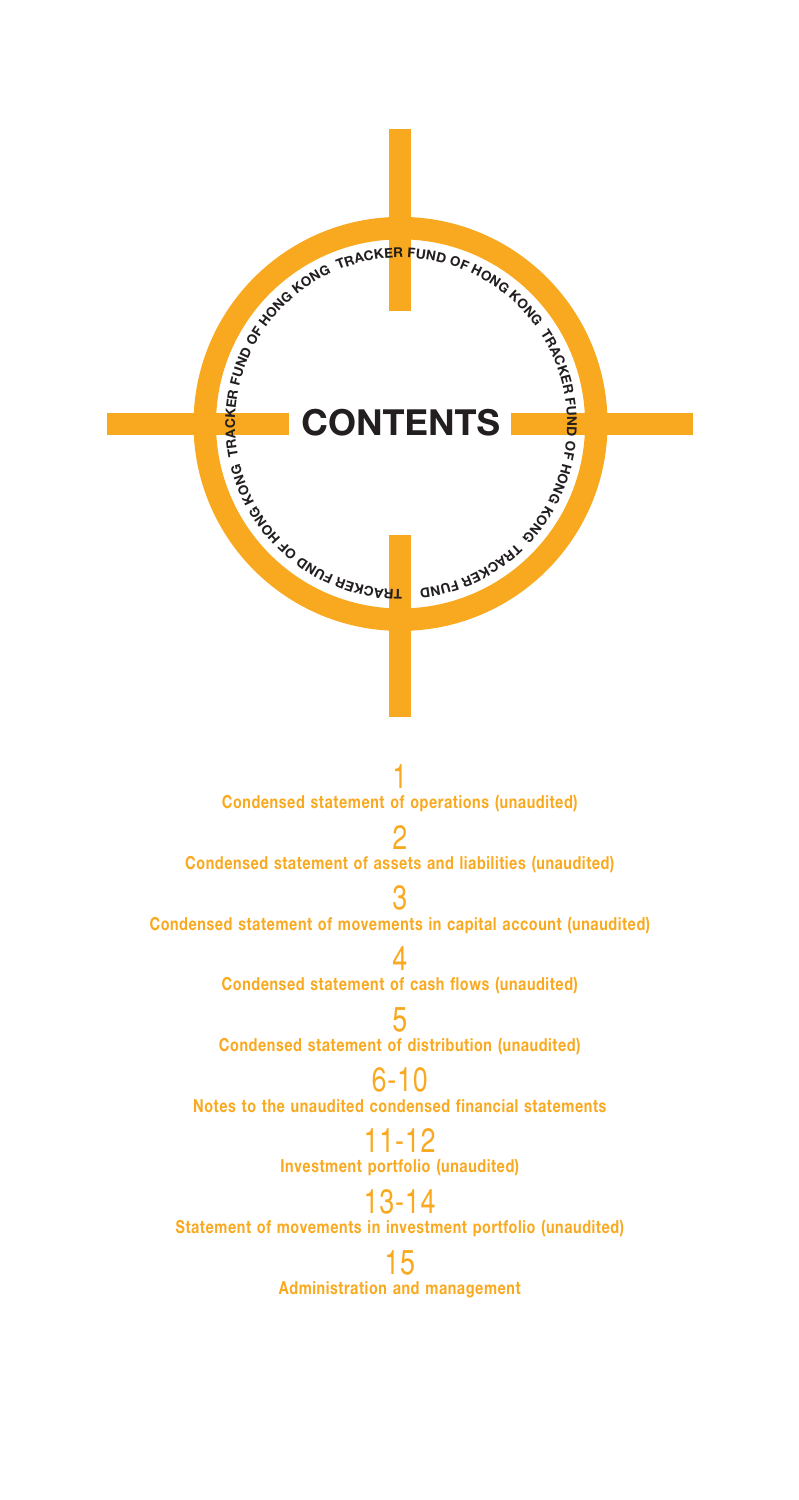INTERIM REPORT 2003

## **CONDENSED STATEMENT OF OPERATIONS**

For the period ended 30th June 2003

|                                                                                                                                                                                                                                                                |                                      |                                                                                                                                                          | (UNAUDITED)                                                                                                                                                 |
|----------------------------------------------------------------------------------------------------------------------------------------------------------------------------------------------------------------------------------------------------------------|--------------------------------------|----------------------------------------------------------------------------------------------------------------------------------------------------------|-------------------------------------------------------------------------------------------------------------------------------------------------------------|
|                                                                                                                                                                                                                                                                | Note                                 | 01.01.2003 to<br>30.06.2003<br>HK\$                                                                                                                      | 01.01.2002 to<br>30.06.2002<br>HK\$                                                                                                                         |
| Income                                                                                                                                                                                                                                                         |                                      |                                                                                                                                                          |                                                                                                                                                             |
| <b>Dividends</b><br>Transaction fee<br>Bank interest<br>Other income                                                                                                                                                                                           | 3(a)<br>7(c)<br>3(b)                 | 603,949,252<br>610.502<br>752,512<br>4,776,008                                                                                                           | 521,892,171<br>4,829,474<br>1,081,182<br>5,030,975                                                                                                          |
| Overseas withholding tax                                                                                                                                                                                                                                       | 5                                    | 610,088,274<br>(21,880,416)                                                                                                                              | 532,833,802<br>(21,696,621)                                                                                                                                 |
|                                                                                                                                                                                                                                                                |                                      | 588,207,858                                                                                                                                              | 511,137,181                                                                                                                                                 |
| Expenses                                                                                                                                                                                                                                                       |                                      |                                                                                                                                                          |                                                                                                                                                             |
| Management fee<br>Trustee fee<br>Conversion agent fee<br>Index license fee<br>Registrar fee<br>Bank charges<br>Publication and printing expenses<br>Legal and other professional fees<br>Amortisation of set-up costs<br>Audit fee<br>Other operating expenses | 7(a)<br>7(b)<br>8(b)<br>8(c)<br>8(a) | (4,628,550)<br>(4,628,550)<br>(341, 189)<br>(1,670,686)<br>(1,529,132)<br>(42, 023)<br>(1,300,772)<br>(76, 957)<br>(269, 020)<br>(49, 589)<br>(539, 328) | (6,804,889)<br>(6,804,889)<br>(2,033,047)<br>(2,098,923)<br>(1,614,675)<br>(358, 257)<br>(1,344,194)<br>(149, 752)<br>(269, 541)<br>(53, 786)<br>(481, 818) |
| Dividend equivalent amount on units issued<br>Dividend equivalent amount on units redeemed                                                                                                                                                                     |                                      | (15,075,796)<br>3,261,280<br>(5,770,933)                                                                                                                 | (22,013,771)<br>83.673.134<br>(83,524,404)                                                                                                                  |
|                                                                                                                                                                                                                                                                |                                      | (17, 585, 449)                                                                                                                                           | (21, 865, 041)                                                                                                                                              |
| Net income available for distribution<br>Amount transferred to the statement of distribution                                                                                                                                                                   |                                      | 570,622,409<br>(570.622.409)                                                                                                                             | 489,272,140<br>(489, 272, 140)                                                                                                                              |
|                                                                                                                                                                                                                                                                |                                      |                                                                                                                                                          |                                                                                                                                                             |
| Net investment gain/(loss)                                                                                                                                                                                                                                     |                                      |                                                                                                                                                          |                                                                                                                                                             |
| Realised loss on sale of investments<br>Net change in unrealised gain on revaluation                                                                                                                                                                           |                                      | (714,941,058)                                                                                                                                            | (2, 106, 853, 270)                                                                                                                                          |
| of investments                                                                                                                                                                                                                                                 |                                      | 1,285,409,880                                                                                                                                            | 279,980,575                                                                                                                                                 |
|                                                                                                                                                                                                                                                                |                                      | 570.468.822<br><u>------------</u>                                                                                                                       | (1.826.872.695)<br>                                                                                                                                         |
| Net gain/(loss) for the period (excluding amount<br>transferred to the statement of distribution)<br>Amount transferred (to)/from the capital account                                                                                                          |                                      | 570,468,822<br>(570, 468, 822)                                                                                                                           | (1,826,872,695)<br>1,826,872,695                                                                                                                            |
|                                                                                                                                                                                                                                                                |                                      |                                                                                                                                                          |                                                                                                                                                             |

The notes on pages 6 to 10 form part of these condensed financial statements.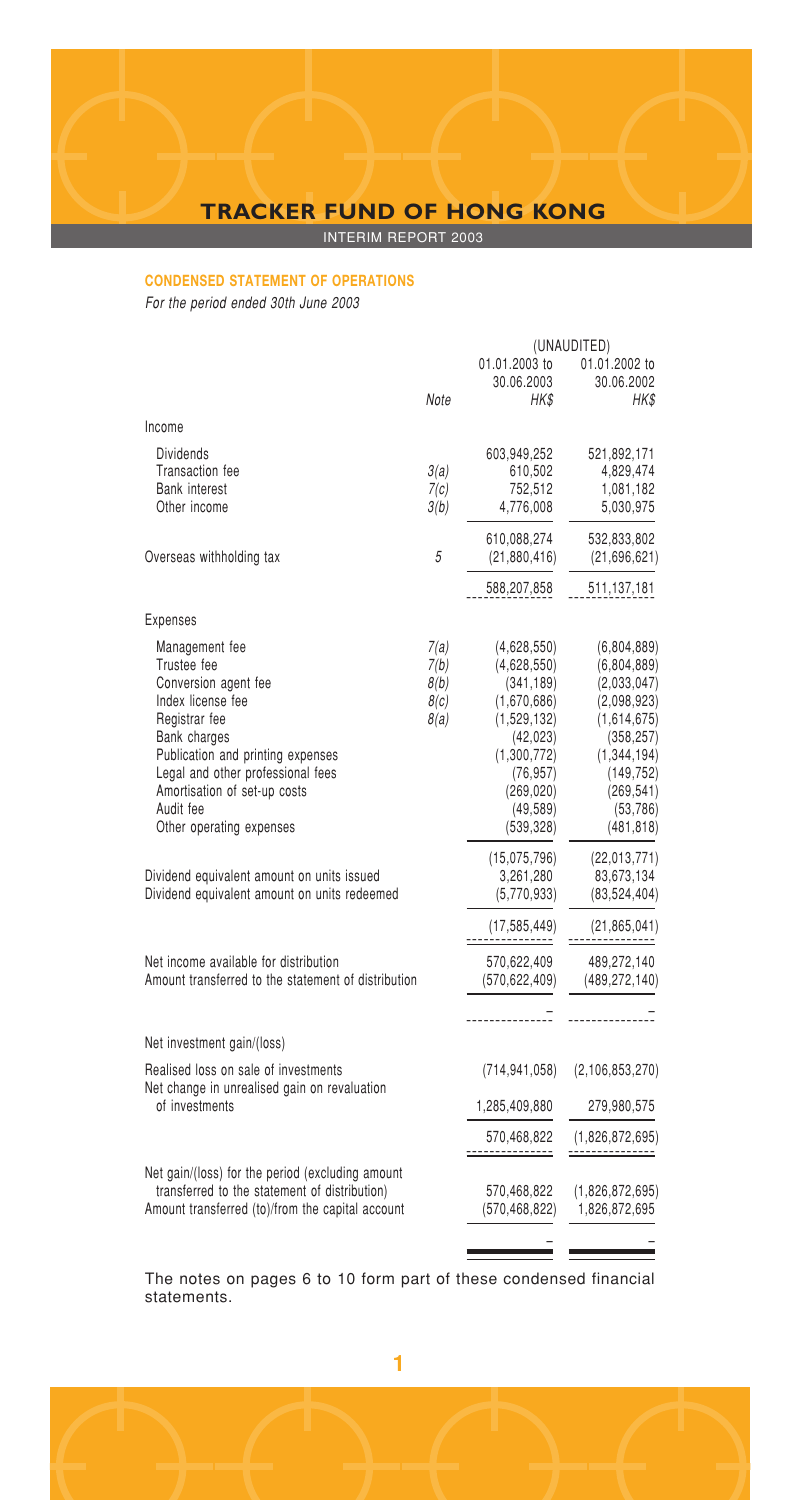INTERIM REPORT 2003

## **CONDENSED STATEMENT OF ASSETS AND LIABILITIES**

As at 30th June 2003

|                                                                                                                                                                                                       |      |                                                                               | (UNAUDITED)                                                                         |
|-------------------------------------------------------------------------------------------------------------------------------------------------------------------------------------------------------|------|-------------------------------------------------------------------------------|-------------------------------------------------------------------------------------|
|                                                                                                                                                                                                       | Note | 30.06.2003<br>HK\$                                                            | 31.12.2002<br>HK\$                                                                  |
| Assets                                                                                                                                                                                                |      |                                                                               |                                                                                     |
| Investments<br>Set-up costs<br>Dividend receivable<br>Other accounts receivable and prepayments<br>Amounts due from brokers<br>Amounts receivable on creation<br><b>Bank balances</b>                 | 7(c) | 22,872,300,797<br>741,868<br>9,630,640<br>653,175<br>176,204<br>206, 121, 083 | 23,586,688,605<br>1,010,888<br>3,390,091<br>85,139<br>1,211,299<br>93,868,634       |
| Total assets                                                                                                                                                                                          |      | 23,089,623,767                                                                | 23,686,254,656                                                                      |
| Liabilities                                                                                                                                                                                           |      |                                                                               |                                                                                     |
| Trustee fee payable<br>Management fee payable<br>Index license fee payable<br>Registrar fee payable<br>Other accounts payable and accruals<br>Amounts due to brokers<br>Amounts payable on redemption |      | 2,398,196<br>2,398,196<br>821,952<br>241,290<br>1,344,813                     | 3,129,033<br>3,129,033<br>979,997<br>261,100<br>1,387,043<br>1,179,089<br>1,052,241 |
| <b>Total liabilities</b>                                                                                                                                                                              |      | 7,204,447<br>-----------                                                      | 11,117,536                                                                          |
| Net assets                                                                                                                                                                                            |      | 23,082,419,320                                                                | 23,675,137,120                                                                      |
| Financed by:                                                                                                                                                                                          |      |                                                                               |                                                                                     |
| Capital account                                                                                                                                                                                       |      | 23,082,419,320                                                                | 23,675,137,120                                                                      |
| Units in issue                                                                                                                                                                                        | 4    | 2,380,992,500                                                                 | 2,522,992,500                                                                       |
| Net asset value per unit                                                                                                                                                                              |      | 9.69                                                                          | 9.38                                                                                |
| Net asset value per Creation Unit<br>(1 Creation Unit is equivalent to 1,000,000 units)                                                                                                               |      | 9,694,453                                                                     | 9,383,752                                                                           |

The notes on pages 6 to 10 form part of these condensed financial statements.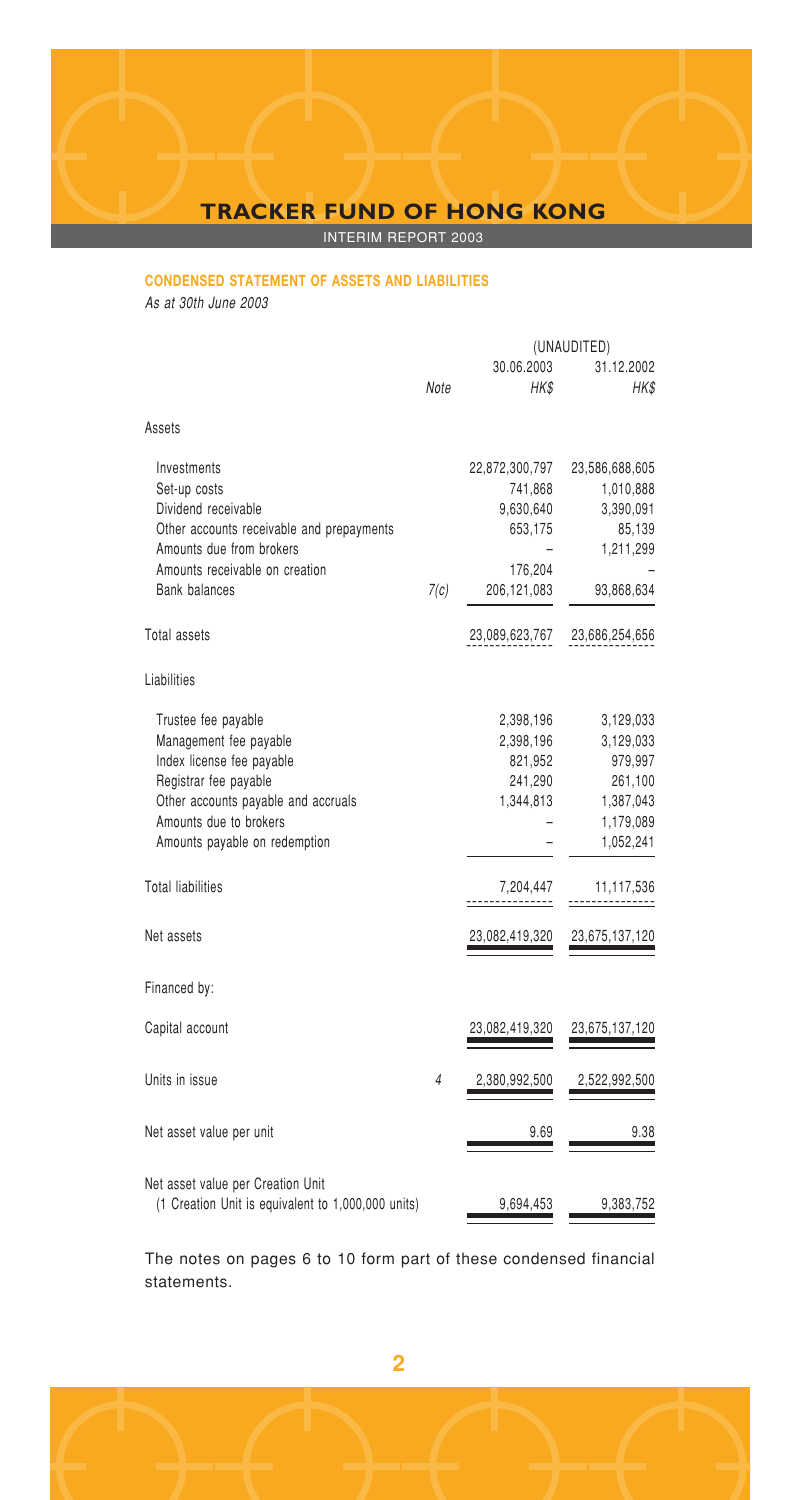INTERIM REPORT 2003

# **CONDENSED STATEMENT OF MOVEMENTS IN CAPITAL ACCOUNT**

For the period ended 30th June 2003

|      | (UNAUDITED)        |                 |  |
|------|--------------------|-----------------|--|
|      | 01.01.2003 to      | 01.01.2002 to   |  |
|      | 30.06.2003         | 30.06.2002      |  |
| Note | HK\$               | HK\$            |  |
|      | 23,675,137,120     | 27,696,374,409  |  |
|      |                    | 8,782,572,644   |  |
|      |                    |                 |  |
|      |                    |                 |  |
| 9    | (1, 545, 995, 181) | (8.835.658.954) |  |
|      |                    |                 |  |
| 9    | 261,166,401        |                 |  |
|      |                    |                 |  |
|      | (11, 676)          | (159, 035)      |  |
|      | 22,390,296,664     | 27,643,129,064  |  |
|      |                    |                 |  |
|      | 570,468,822        | (1,826,872,695) |  |
|      |                    |                 |  |
|      | 121,653,834        | 104,373,265     |  |
|      | 23,082,419,320     | 25,920,629,634  |  |
|      | 9                  |                 |  |

The notes on pages 6 to 10 form part of these condensed financial statements.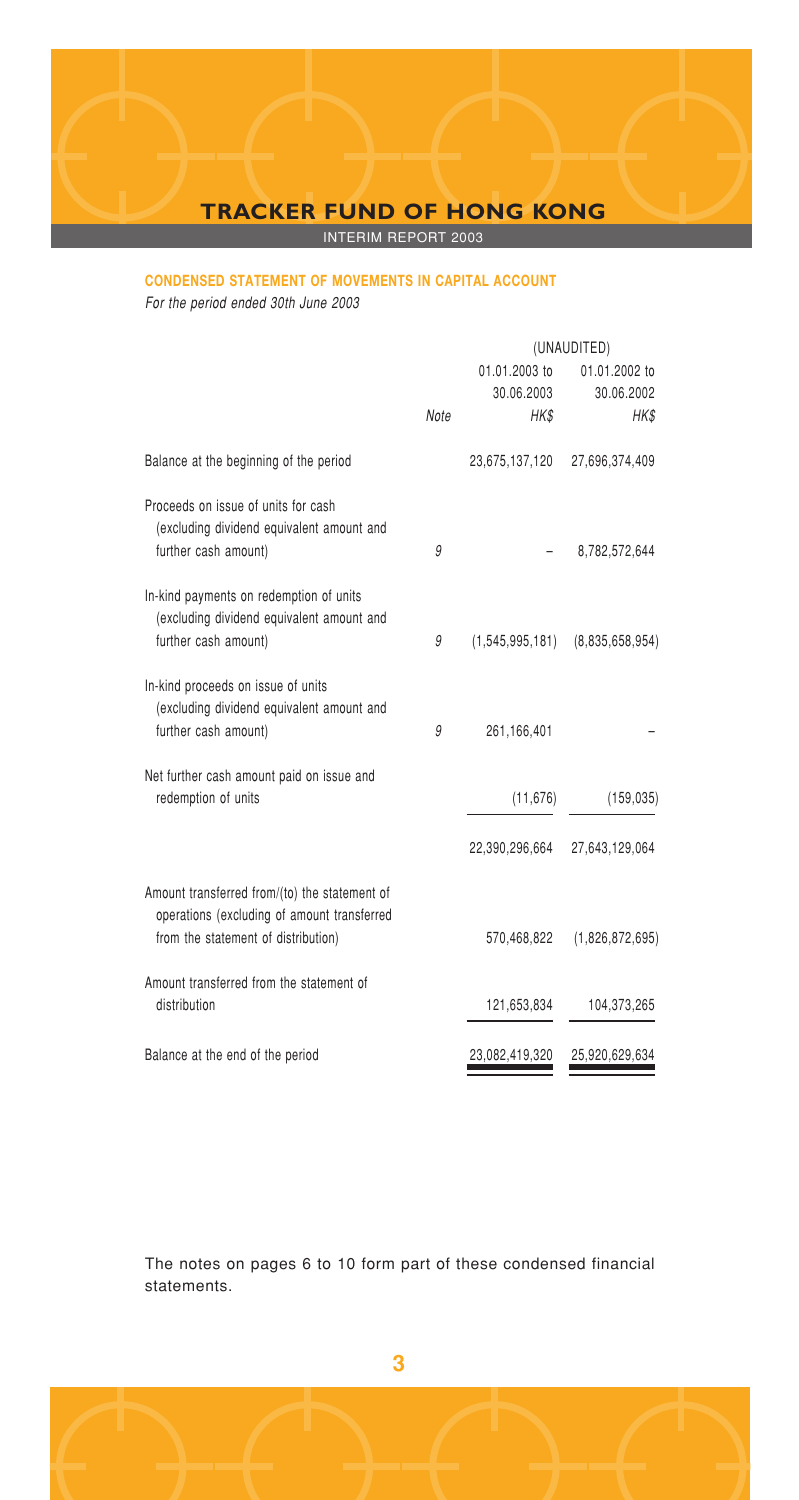INTERIM REPORT 2003

# **CONDENSED STATEMENT OF CASH FLOWS**

For the period ended 30th June 2003

|                                                                                                                                                                                                                                                                                                                                                                                                                                                                                                                                                              | (UNAUDITED) |                                                                                                                                                                                                                    |                                                                                                                                                                                                                                                     |
|--------------------------------------------------------------------------------------------------------------------------------------------------------------------------------------------------------------------------------------------------------------------------------------------------------------------------------------------------------------------------------------------------------------------------------------------------------------------------------------------------------------------------------------------------------------|-------------|--------------------------------------------------------------------------------------------------------------------------------------------------------------------------------------------------------------------|-----------------------------------------------------------------------------------------------------------------------------------------------------------------------------------------------------------------------------------------------------|
|                                                                                                                                                                                                                                                                                                                                                                                                                                                                                                                                                              | Note        | 01.01.2003 to<br>30.06.2003<br>HK\$                                                                                                                                                                                | 01.01.2002 to<br>30.06.2002<br>HK\$                                                                                                                                                                                                                 |
| Operating activities                                                                                                                                                                                                                                                                                                                                                                                                                                                                                                                                         |             |                                                                                                                                                                                                                    |                                                                                                                                                                                                                                                     |
| Dividend received<br>Transaction fee received<br>Bank interest received<br>Other income received<br>Cancellation fee received<br>Overseas withholding tax paid<br>Management fee paid<br>Trustee fee paid<br>Conversion agent fee paid<br>Index license fee paid<br>Registrar fee paid<br>Bank charges paid<br>Publication and printing expenses paid<br>Legal and other professional fees paid<br>Other operating expenses paid<br>Dividend equivalent amount received on<br>creation of units<br>Dividend equivalent amount paid on<br>redemption of units |             | 597,708,703<br>300,000<br>751,271<br>4,776,008<br>(21,880,416)<br>(5.359.387)<br>(5,359,387)<br>(280,000)<br>(1,828,731)<br>(1,548,942)<br>(49, 788)<br>(1, 195, 151)<br>(1, 123, 442)<br>3,085,009<br>(6,820,730) | 356,491,890<br>3,270,000<br>1,064,587<br>5,030,975<br>130,000<br>(21,696,621)<br>(6, 586, 954)<br>(6, 586, 954)<br>(1,440,000)<br>(2,030,188)<br>(1,640,558)<br>(533, 761)<br>(1,366,554)<br>(549, 546)<br>(683, 768)<br>83,673,134<br>(83,524,404) |
| Net cash inflow from operating activities                                                                                                                                                                                                                                                                                                                                                                                                                                                                                                                    | 6           | 561,175,017                                                                                                                                                                                                        | 323,021,278                                                                                                                                                                                                                                         |
| Investing activities                                                                                                                                                                                                                                                                                                                                                                                                                                                                                                                                         |             |                                                                                                                                                                                                                    |                                                                                                                                                                                                                                                     |
| Purchase of investments<br>Sale of investments                                                                                                                                                                                                                                                                                                                                                                                                                                                                                                               | 9<br>9      | (988, 306, 010)<br>988,366,070<br>60,060                                                                                                                                                                           | (8,869,238,724)<br>241,423,239<br>(8,627,815,485)                                                                                                                                                                                                   |
| Financing                                                                                                                                                                                                                                                                                                                                                                                                                                                                                                                                                    |             |                                                                                                                                                                                                                    |                                                                                                                                                                                                                                                     |
| Issue of units<br>Net further cash amount paid on issue and<br>redemption of units<br>Interim distribution paid                                                                                                                                                                                                                                                                                                                                                                                                                                              | 9           | (14.053)<br>(448, 968, 575)<br>(448,982,628)                                                                                                                                                                       | 8,782,572,644<br>(159, 035)<br>(384, 898, 875)<br>8,397,514,734                                                                                                                                                                                     |
| Increase in cash and cash equivalent<br>Bank balances at the beginning of the period                                                                                                                                                                                                                                                                                                                                                                                                                                                                         |             | 112,252,449<br>93,868,634                                                                                                                                                                                          | 92,720,527<br>67,506,674                                                                                                                                                                                                                            |
| Bank balances at the end of the period                                                                                                                                                                                                                                                                                                                                                                                                                                                                                                                       |             | 206,121,083                                                                                                                                                                                                        | 160,227,201                                                                                                                                                                                                                                         |

Please refer to note 9 on page 10 for details of major non-cash transactions.

The notes on pages 6 to 10 form part of these condensed financial statements.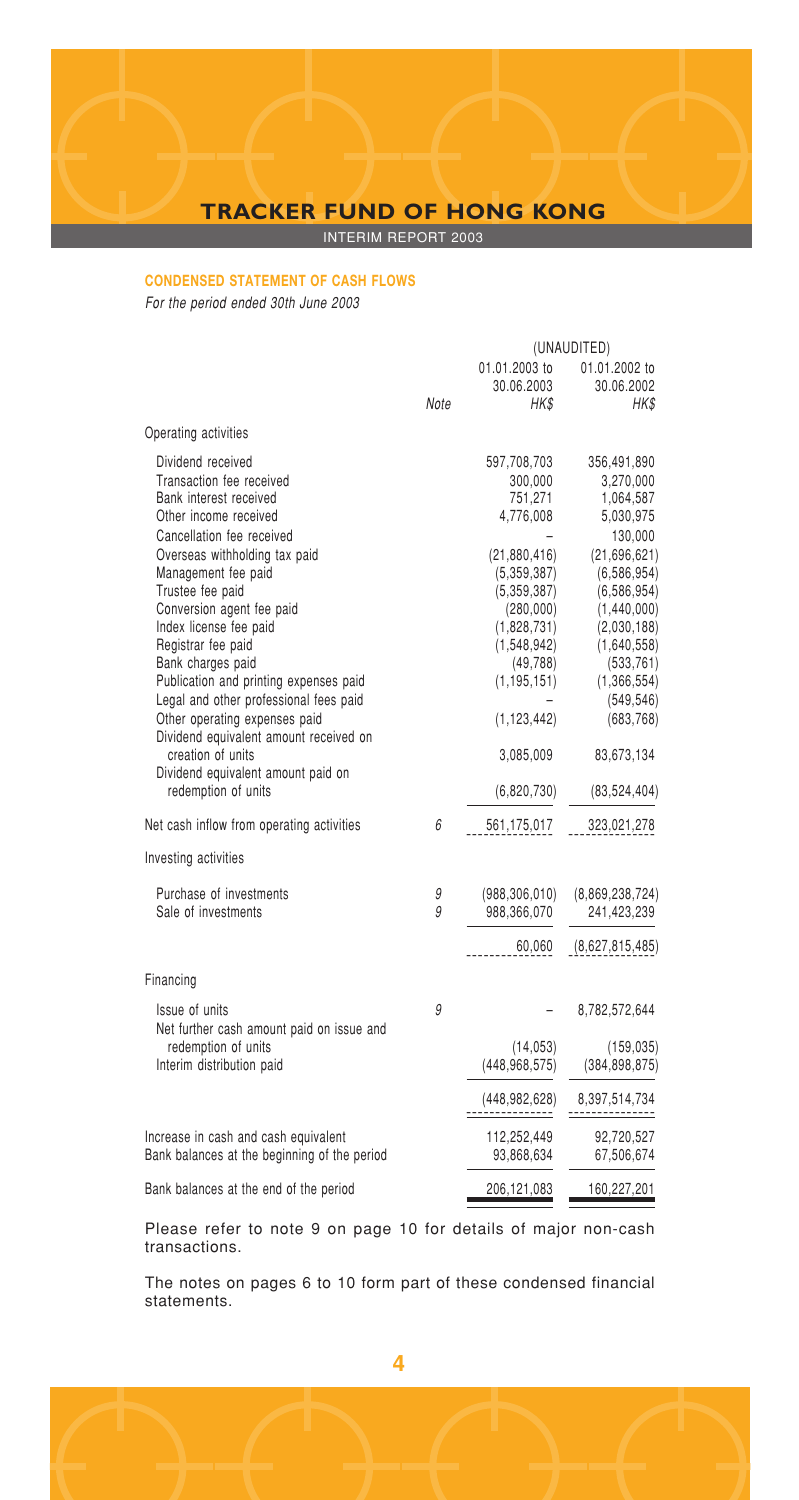INTERIM REPORT 2003

## **CONDENSED STATEMENT OF DISTRIBUTION**

For the period ended 30th June 2003

|                                                            | (UNAUDITED)                 |                   |  |
|------------------------------------------------------------|-----------------------------|-------------------|--|
|                                                            | 01.01.2003 to 01.01.2002 to |                   |  |
|                                                            | 30.06.2003                  | 30.06.2002        |  |
|                                                            | HK\$                        | HK\$              |  |
| Amount transferred from the statement<br>of operations     | 570,622,409                 | 489,272,140       |  |
| Interim distribution                                       |                             |                   |  |
| - HK\$0.15 on 2,565,992,500 units paid<br>on 22nd May 2002 |                             | $-$ (384,898,875) |  |
| - HK\$0.19 on 2,362,992,500 units paid<br>on 23rd May 2003 | (448, 968, 575)             |                   |  |
| Amount transferred to the capital account                  | 121.653.834                 | 104,373,265       |  |

The notes on pages 6 to 10 form part of these condensed financial statements.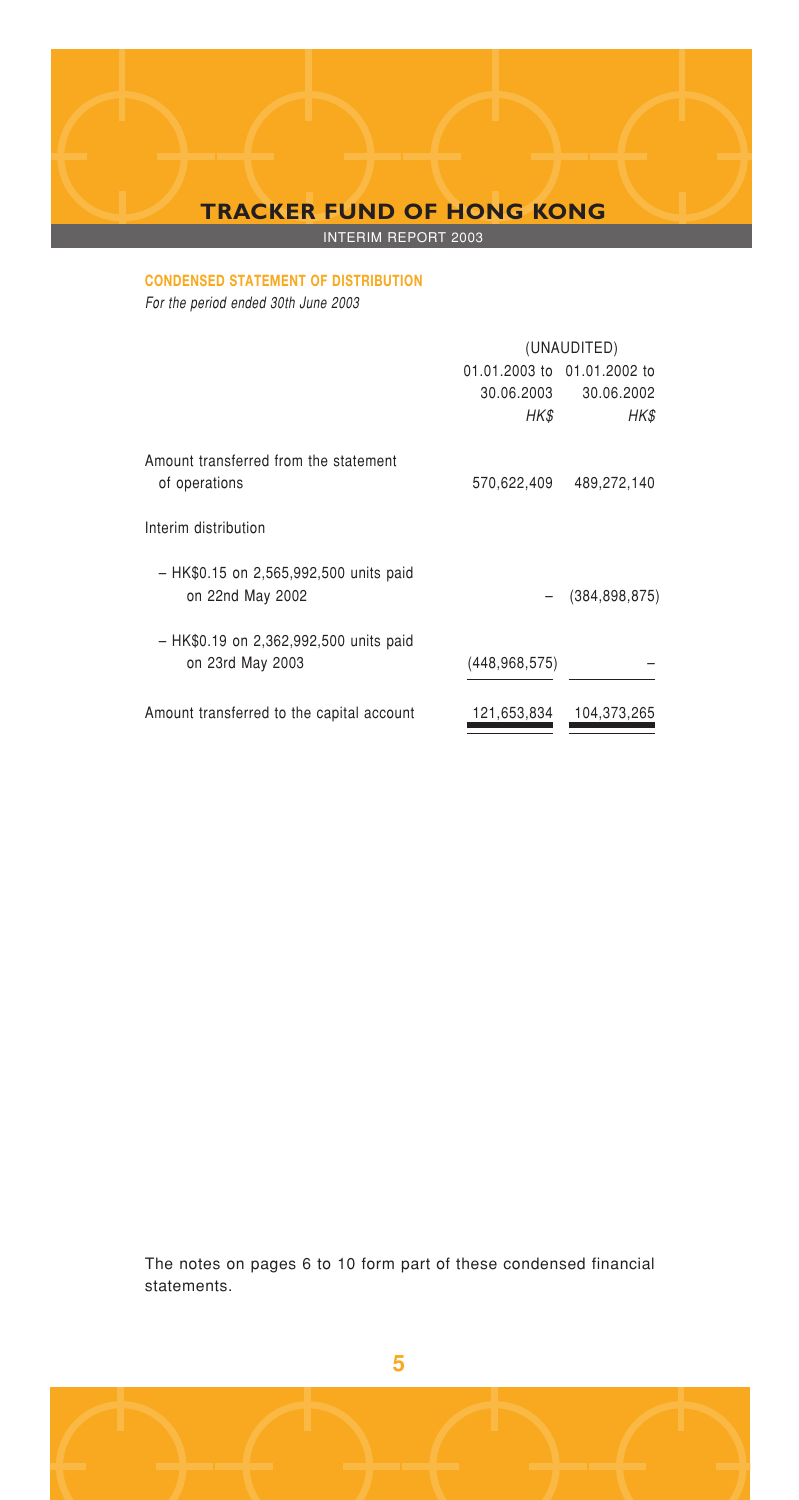INTERIM REPORT 2003

#### **NOTES TO THE UNAUDITED CONDENSED FINANCIAL STATEMENTS**

### **1 The Fund**

Tracker Fund of Hong Kong (the "Fund") is a unit trust which is governed by its Trust Deed dated on 23rd October 1999 (the "Trust Deed"). The Fund is authorised by the Securities & Futures Commission of Hong Kong under Section 104(1) of the Hong Kong Securities and Futures Ordinance. The Fund is also listed on the Stock Exchange of Hong Kong Limited (a subsidiary of The Hong Kong Exchanges and Clearing Limited).

The Fund's objective is to provide investment results that closely correspond to the performance of the Hang Seng Index (the "Index").

#### **2 Principal accounting policies**

The unaudited condensed financial statements are prepared in accordance with Hong Kong Statement of Standard Accounting Practice No. 25, "Interim Financial Reporting", issued by the Hong Kong Society of Accountants in so far as it is applicable to unit trusts.

The accounting policies and methods of computation used in the preparation of the condensed financial statements are consistent with those used in the annual financial statements for the year ended 31st December 2002.

#### **3 Income**

### (a) Transaction fee

For each application for the creation of units or for the redemption of units, the Fund is entitled to receive a transaction fee of HK\$30,000 per application.

(b) Other income

Other income represents registrar charges levied on Unitholders (other than HKSCC Nominees) who hold units registered in their own names as at each Record Date for the relevant distribution. Currently, these charges amount to HK\$80 per year per Unitholder. Such charges are deducted on a half-yearly basis from the halfyearly distributions payable to the relevant Unitholders.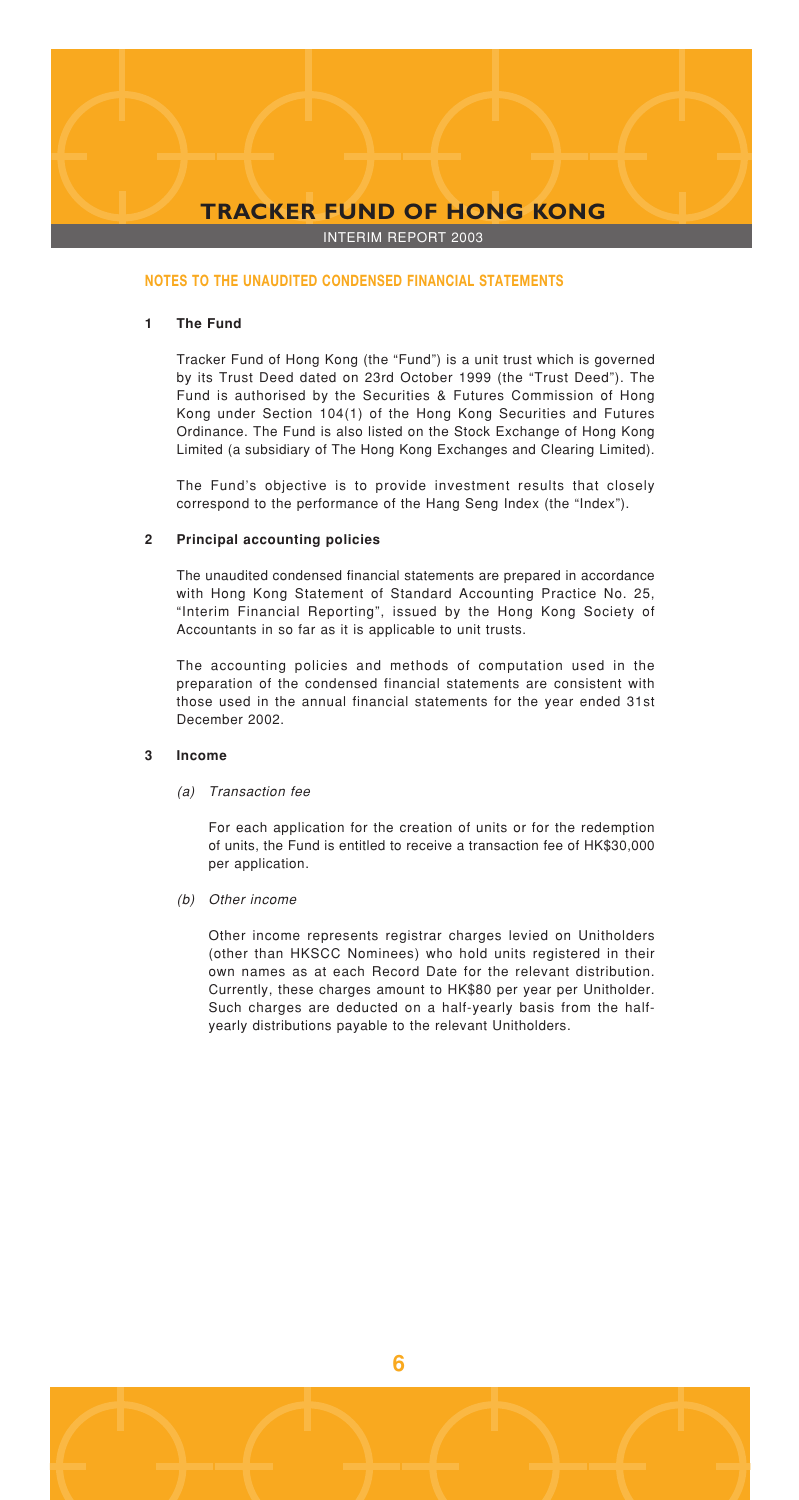INTERIM REPORT 2003

#### **NOTES TO THE UNAUDITED CONDENSED FINANCIAL STATEMENTS** (Continued)

### **4 Units in issue**

|                                 |               | Number of units                   |               |
|---------------------------------|---------------|-----------------------------------|---------------|
|                                 | 01.01.2003 to | 01.07.2002 to                     | 01.01.2002 to |
|                                 | 30.06.2003    | 31.12.2002                        | 30.06.2002    |
| Units in issue at the beginning |               |                                   |               |
| of the period                   | 2,522,992,500 | 2,422,992,500                     | 2.417.992.500 |
| Issue of units                  |               |                                   |               |
| - Cash subscription             |               | 1,340,000,000                     | 790,000,000   |
| $-$ In-kind                     | 28,000,000    | 17.000.000                        |               |
| Redemption of units in-kind     |               | $(170,000,000)$ $(1,257,000,000)$ | (785,000,000) |
| Units in issue at the end of    |               |                                   |               |
| the period                      | 2.380.992.500 | 2.522.992.500                     | 2.422.992.500 |

### **5 Taxation**

No provision for Hong Kong profits tax has been made as the interest, dividend income and realised gains on disposal of investments of the Fund are excluded from the charge to profits tax under either Section 14, Section 26 or Section 26A of the Hong Kong Inland Revenue Ordinance.

Overseas withholding tax was charged on certain dividend income received during the period.

#### **6 Reconciliation of net income available for distribution to net cash inflow from operating activities**

|                                                                                             | 01.01.2003 to<br>30.06.2003<br>HK\$ | 01.01.2002 to<br>30.06.2002<br>HK\$ |
|---------------------------------------------------------------------------------------------|-------------------------------------|-------------------------------------|
| Net income available for distribution                                                       | 570,622,409                         | 489,272,140                         |
| Scrip dividends received                                                                    |                                     | (155, 280, 708)                     |
| Increase in dividend receivable                                                             | (6, 240, 549)                       | (10, 119, 573)                      |
| Increase in set-up costs and other accounts                                                 |                                     |                                     |
| receivable and prepayments                                                                  | (299, 016)                          | (190, 843)                          |
| (Decrease)/increase in trustee fee payable                                                  | (730,837)                           | 217,935                             |
| (Decrease)/increase in management fee payable                                               | (730,837)                           | 217,935                             |
| Decrease in registrar fee payable                                                           | (19, 810)                           | (25, 883)                           |
| (Decrease)/increase in index license fee payable                                            | (158, 045)                          | 68,735                              |
| Decrease in other accounts payable and accruals                                             | (42, 230)                           | (1, 138, 460)                       |
| Net increase in amounts receivable on creation<br>(excluding net further cash receivable on |                                     |                                     |
| creation of units)                                                                          | (176, 271)                          |                                     |
| Net decrease in amounts payable on redemption<br>(excluding net further cash payable on     |                                     |                                     |
| redemption of units)                                                                        | (1,049,797)                         |                                     |
| Net cash inflow from operating activities                                                   | 561,175,017                         | 323,021,278                         |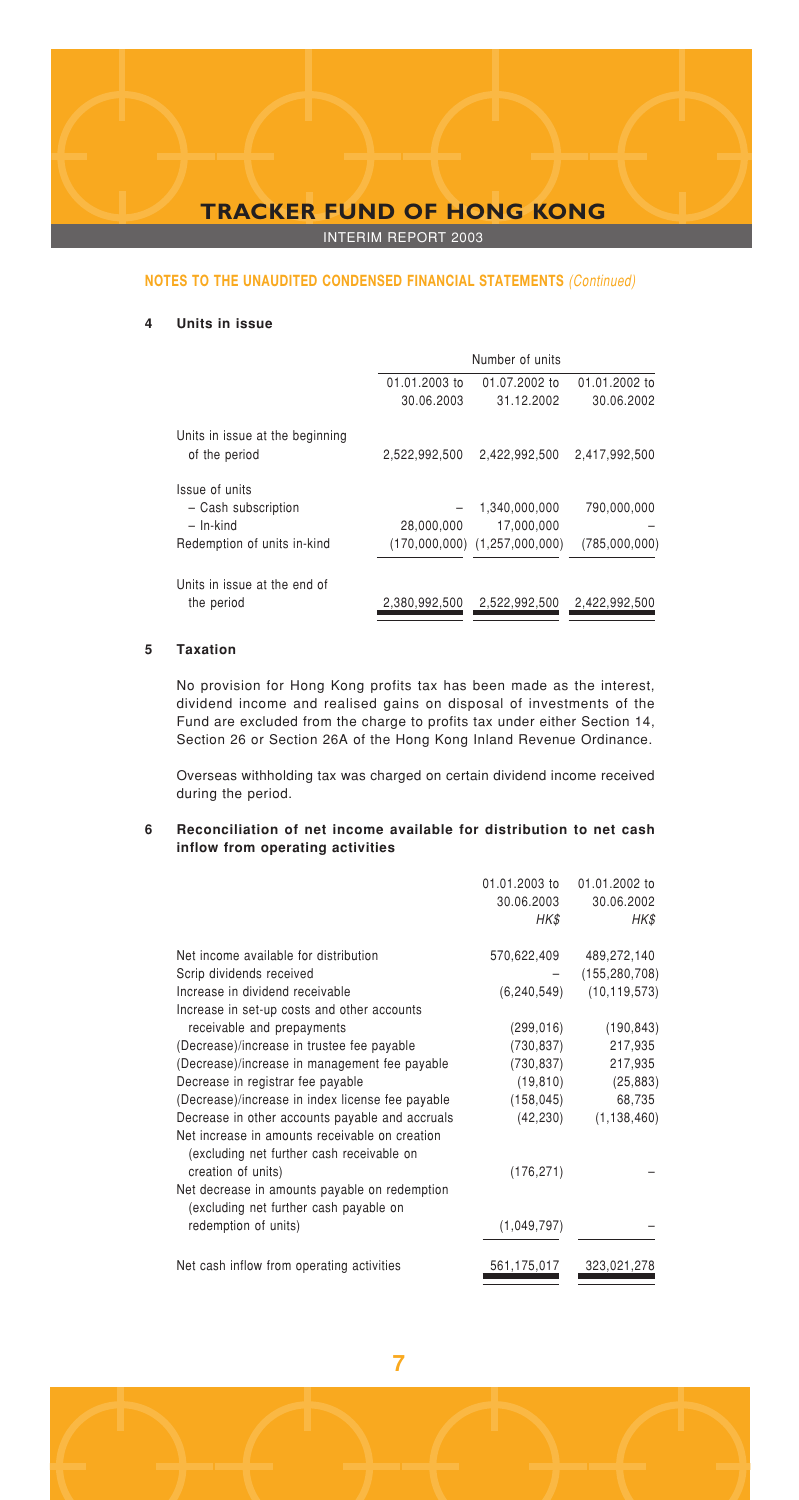INTERIM REPORT 2003

#### **NOTES TO THE UNAUDITED CONDENSED FINANCIAL STATEMENTS** (Continued)

#### **7 Transactions with the Manager and its Connected Persons**

Connected Persons of the Manager are those as defined in the Code on Unit Trusts and Mutual Funds established by the Securities & Futures Commission of Hong Kong (the "SFC Code"). All transactions entered into during the period between the Fund and the Manager and its Connected Persons were carried out in the normal course of business and on normal commercial terms. To the best of the Manager's knowledge, the Fund does not have any other transactions with Connected Persons except for what is disclosed below.

The directors and officers of the Manager may transact in the units of the Fund as principal provided that prior written notice is obtained from the Trustee. As of 30th June 2003, the directors and officers of the Manager together held 89,780 units in the Fund (2002: 101,160 units).

#### (a) Management fee

The fee payable to the Manager is calculated at the following annual rates of the net asset value of the Fund on the last dealing day in the relevant quarter:

| For first HK\$15 billion of the net asset value | 0.050% |
|-------------------------------------------------|--------|
| For next HK\$15 billion of the net asset value  | 0.045% |
| For next HK\$15 billion of the net asset value  | 0.030% |
| Any amount by which the net asset value         |        |
| exceeds HK\$45 billion                          | 0.025% |

The management fee is accrued daily and is payable quarterly in arrears.

(b) Trustee fee

The fee payable to the Trustee is calculated at the following annual rates of the net asset value of the Fund of the last dealing day in the relevant quarter:

| For first HK\$15 billion of the net asset value | 0.050% |
|-------------------------------------------------|--------|
| For next HK\$15 billion of the net asset value  | 0.045% |
| For next HK\$15 billion of the net asset value  | 0.030% |
| Any amount by which the net asset value         |        |
| exceeds HK\$45 billion                          | 0.025% |

The trustee fee is accrued daily and payable quarterly in arrears.

#### (c) Bank balances

Bank balances are maintained with the Trustee. Bank balances held with the Trustee as at 30th June 2003 was HK\$206,121,083 (as at 31st December 2002: HK\$93,868,634). During the period, interest earned on the above bank balances was HK\$752,512 (for the period ended 30th June 2002: HK\$1,081,182).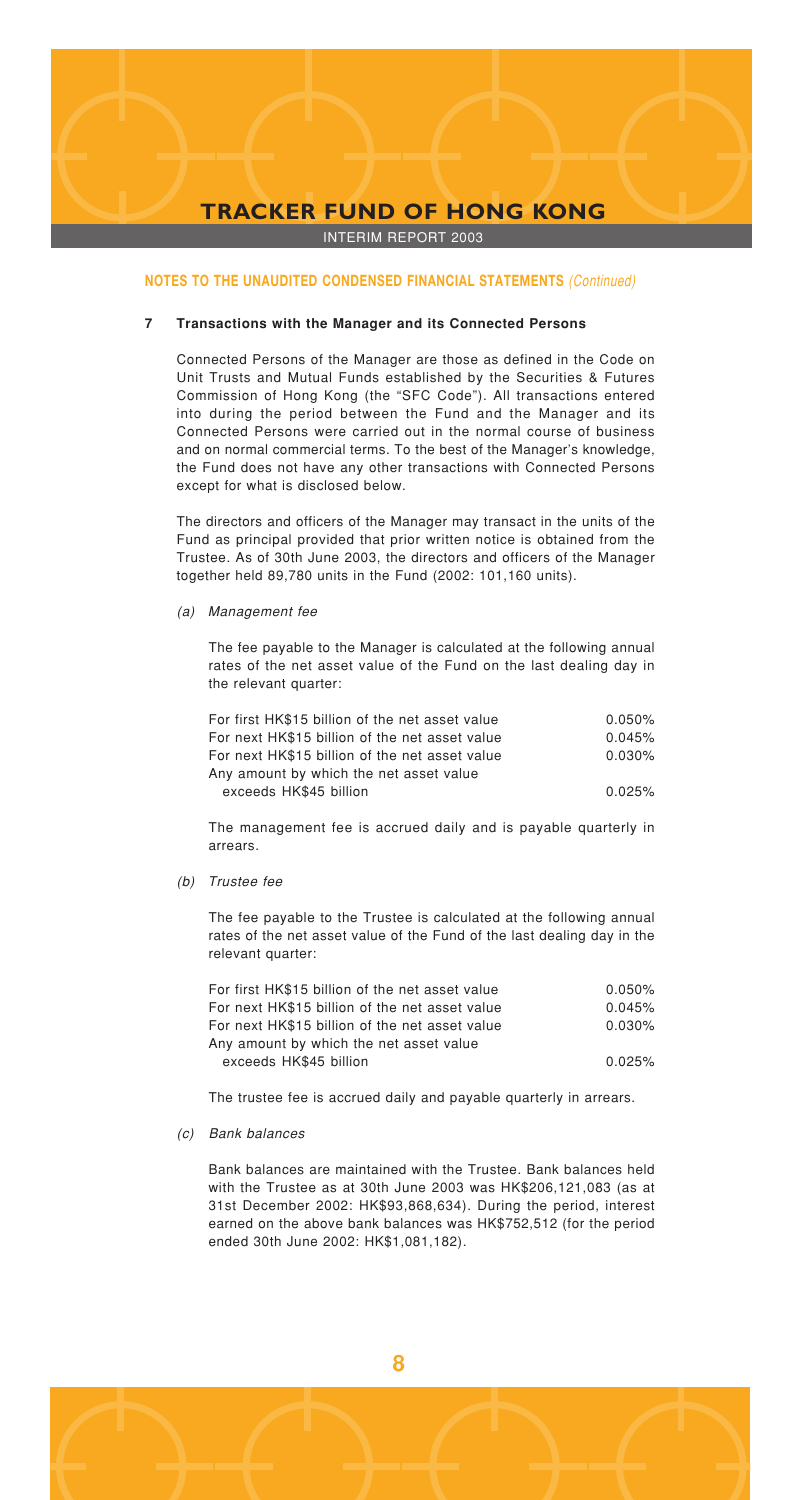INTERIM REPORT 2003

#### **NOTES TO THE UNAUDITED CONDENSED FINANCIAL STATEMENTS** (Continued)

#### **8 Other fees**

(a) Registrar fee

The fee payable to the Registrar is calculated based on the number of Unitholders on the register on the first business day of the relevant month at the following fee scale, subject to a monthly maximum aggregate registrar fee of HK\$1,000,000:

HK\$ (per month) For first 2,000 Unitholders 9,500 For every additional 1,000 Unitholders up to 100,000 Unitholders 2,000 For every additional 1,000 Unitholders up to 200,000 Unitholders 1,800 For every additional 1,000 Unitholders up to 300,000 Unitholders 1,500 For every additional 1,000 Unitholders above 300,000 Unitholders 1,200

In addition, the Registrar is reimbursed for all of its out-of-pocket expenses incurred in connection with performing its services.

The registrar fee is accrued daily and is payable monthly in advance.

(b) Conversion agent fee

The Conversion Agent receives the higher of a monthly retainer fee of HK\$16,000 plus a transaction fee of HK\$12,000 for each creation and redemption application, and a minimum monthly fee of HK\$36,000.

The conversion agent fee is accrued daily and payable monthly in arrears.

(c) Index license fee

The index license fee is calculated at the rate of 0.015% per annum on the daily average net asset value of the Fund, subject to a minimum of US\$10,000 per annum.

The index license fee is accrued daily and is payable quarterly in arrears.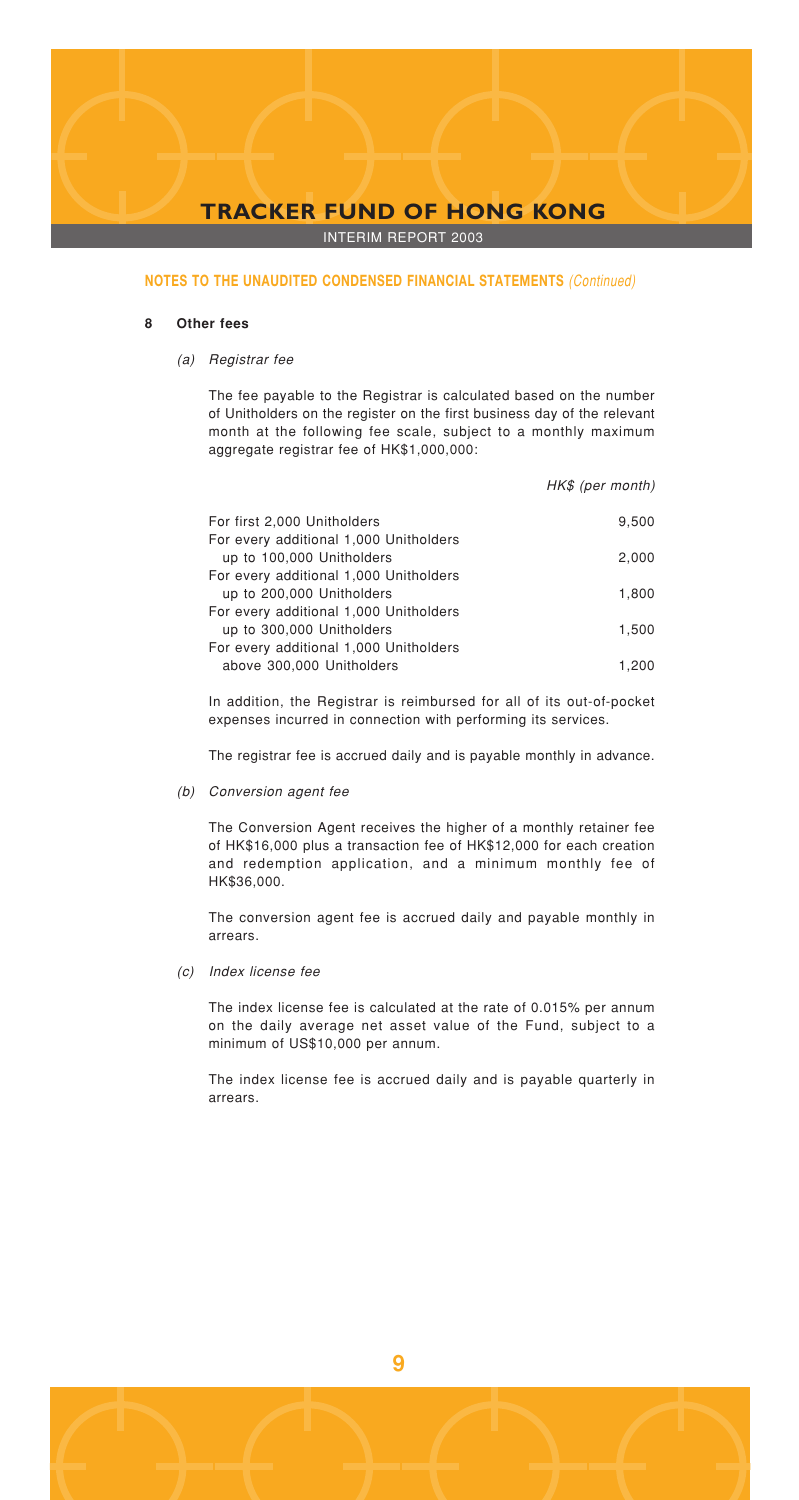INTERIM REPORT 2003

#### **NOTES TO THE UNAUDITED CONDENSED FINANCIAL STATEMENTS** (Continued)

#### **9 Major non cash transactions**

In accordance with the Fund's Trust Deed, units can be issued through either a cash subscription or an in-kind creation of an Index Basket. In the latter case, for each Creation Unit (of 1,000,000 units), the Fund receives an Index Basket consisting of constituent shares as determined by the Manager on a daily basis. During the period, the Fund issued no units (2002: 790,000,000 units) in cash (2002: HK\$8,782,572,644)<sup>1</sup>. The Fund also issued 28,000,000 units during the period (2002: nil) in exchange for Index Baskets consisting of investments valued at a total of HK\$261,166,4011 by the Manager at the time of issue.

In accordance with the Fund's Trust Deed, units can only be redeemed in-kind and are not redeemable for cash. During the period, the Fund redeemed 170,000,000 units (2002: 785,000,000 units) in exchange for Index Baskets consisting of investments valued at HK\$1,545,995,181 (2002: HK\$8,835,658,954)1 by the Manager.

#### **10 Soft dollar practices**

The Manager may effect transactions, provided that any such transaction is consistent with standards of "best execution", by or through the agency of another person for the account of the Fund with whom the Manager or any of its Connected Persons have an arrangement under which that party will from time to time provide to or procure for the Manager or any of its Connected Persons goods, services or other benefits (such as research and advisory services, computer hardware associated with specialised software or research services and performance measures) the nature of which is such that their provision can reasonably be expected to benefit the Fund as a whole and may contribute to an improvement in the performance of the Fund. For the avoidance of doubt, such goods and services may not include travel, accommodation, entertainment, general administrative goods or services, general office equipment or premises, membership fees, employees' salaries or direct money payments.

Since the inception of the Fund, the Manager had not participated in any soft dollar arrangements in respect of any transactions for the account of the Fund.

#### **11 Investment limitation and prohibitions under the SFC Code**

The Trustee and the Manager have been granted a waiver from the prohibition under the SFC Code on the Fund's investment holdings in any single issuer to exceed 10% of the Fund's net asset value. This waiver is limited to any security that accounts for more than 10% of the weighting of the Index and the Fund's exposure to any particular security may not exceed the weighting given to that security in the Index.

Constituent stocks that account for more than 10% of the net asset value of the Fund as at 30th June 2003 were as follows:

|                               | Respective weighting<br>in the Index $(\%)$ |            |           | % of net asset value |
|-------------------------------|---------------------------------------------|------------|-----------|----------------------|
|                               | 30.6.2003                                   | 31.12.2002 | 30.6.2003 | 31.12.2002           |
| <b>HSBC Holdings plc</b>      | 34.2                                        | 30.1       | 33.9      | 30.0                 |
| China Mobile (Hong Kong) Ltd. | 12.4                                        | 13.6       | 12.3      | 13.5                 |

excluding dividend equivalent amount and further cash amount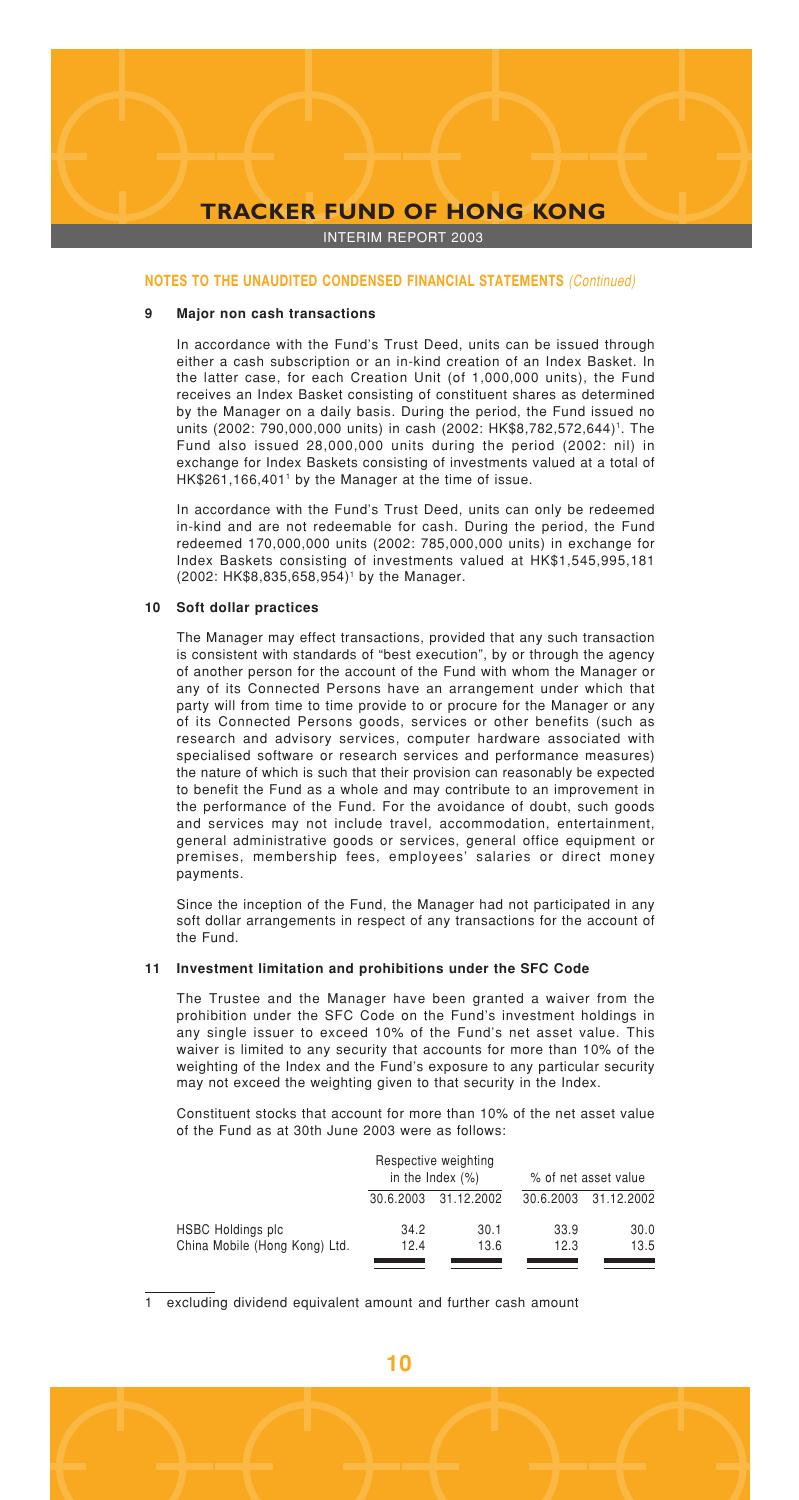INTERIM REPORT 2003

**INVESTMENT PORTFOLIO**

As at 30th June 2003

|                                                                    |            | (UNAUDITED)   |          |
|--------------------------------------------------------------------|------------|---------------|----------|
|                                                                    |            | Market value  | % of net |
|                                                                    | Holdings   | HK\$          | assets   |
| <b>Hong Kong</b><br>Listed investments (99.1%)<br>Equities (99.1%) |            |               |          |
| Properties (10.1%)                                                 |            |               |          |
| Cheung Kong (Holdings) Ltd.                                        | 18,158,265 | 851,622,629   | 3.7      |
| Hang Lung Properties Ltd.                                          | 22,650,368 | 159,685,094   | 0.7      |
| Henderson Investment Ltd.<br>Henderson Land Development            | 22,085,773 | 165,643,298   | 0.7      |
| Co. Ltd.                                                           | 13,500,788 | 302,417,651   | 1.3      |
| Sun Hung Kai Properties Ltd.                                       | 18,824,208 | 741,673,795   | 3.2      |
| Wheelock & Co. Ltd.                                                | 15,931,115 | 108,331,582   | 0.5      |
|                                                                    |            | 2,329,374,049 | 10.1     |
| Finance (42.9%)                                                    |            |               |          |
| BOC Hong Kong (Holdings)                                           |            |               |          |
| Limited                                                            | 82,894,699 | 650,723,387   | 2.8      |
| Bank of East Asia, Ltd., The                                       | 11,376,093 | 175,191,832   | 0.8      |
| Hang Seng Bank Ltd.                                                | 14,990,544 | 1,236,719,880 | 5.4      |
| <b>HSBC Holdings plc</b>                                           | 84,658,519 | 7,830,913,008 | 33.9     |
|                                                                    |            | 9,893,548,107 | 42.9     |
| Utilities (6.9%)                                                   |            |               |          |
| CLP Holdings Ltd.                                                  | 18,879,113 | 643,777,753   | 2.8      |
| Hong Kong Electric Holdings Ltd.                                   | 16,731,056 | 511,970,314   | 2.2      |
| Hong Kong & China Gas                                              |            |               |          |
| Co. Ltd., The                                                      | 44,249,886 | 435,861,377   | 1.9      |
|                                                                    |            | 1,591,609,444 | 6.9      |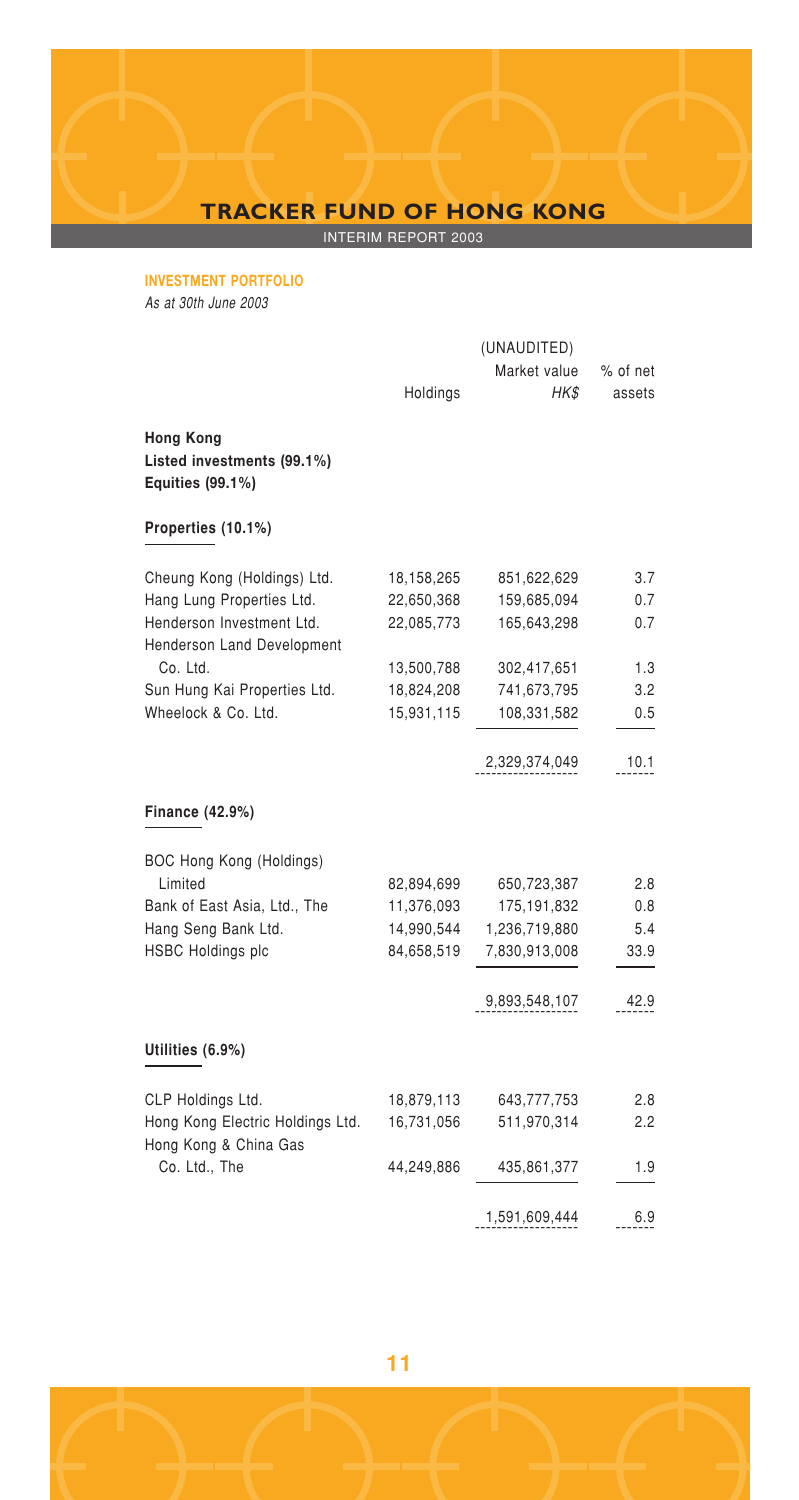INTERIM REPORT 2003

# **INVESTMENT PORTFOLIO** (Continued)

As at 30th June 2003

|                                   |              | (UNAUDITED)                                 |                         |
|-----------------------------------|--------------|---------------------------------------------|-------------------------|
|                                   |              | Market value                                | % of net                |
|                                   | Holdings     | HK\$                                        | assets                  |
| Commerce and Industry (39.2%)     |              |                                             |                         |
| Cathay Pacific Airways Ltd.       | 26,170,291   | 274,788,055                                 | 1.2                     |
| Cheung Kong Infrastructure        |              |                                             |                         |
| Holdings Ltd.                     | 17,672,054   | 266,848,015                                 | 1.1                     |
| China Mobile (Hong Kong) Ltd.     | 154,233,067  | 2,837,888,432                               | 12.3                    |
| China Resources Enterprises, Ltd. | 16,307,445   | 110,075,254                                 | 0.5                     |
| China Unicom Ltd.                 | 98,419,308   | 521,622,332                                 | 2.2                     |
| CITIC Pacific Ltd.                | 17, 154, 146 | 244,446,581                                 | 1.0                     |
| <b>CNOOC Limited</b>              | 64,399,362   | 740,592,663                                 | 3.2                     |
| <b>COSCO Pacific Limited</b>      | 16.835.260   | 138,049,132                                 | 0.6                     |
| Esprit Holdings Ltd.              | 9,306,348    | 177,285,929                                 | 0.8                     |
| Hutchison Whampoa Ltd.            | 33,422,766   | 1,587,581,385                               | 6.9                     |
| Johnson Electric Holdings Ltd.    | 28,805,203   | 277,970,209                                 | 1.2                     |
| Legend Group Ltd.                 | 58,549,818   | 152,229,527                                 | 0.7                     |
| Li & Fung Ltd.                    | 22,657,825   | 227,711,141                                 | 1.0                     |
| MTR Corporation Ltd.              | 40,447,670   | 362,006,647                                 | 1.6                     |
| <b>PCCW Limited</b>               | 36,488,002   | 176,054,610                                 | 0.8                     |
| Shanghai Industrial Holdings Ltd. | 7,338,937    | 80,728,307                                  | 0.3                     |
| Swire Pacific Ltd. (A shares)     | 7,291,377    | 248,635,956                                 | 1.1                     |
| Television Broadcasts Ltd.        | 3,433,964    | 95,979,294                                  | 0.4                     |
| Wharf (Holdings) Ltd., The        | 19,185,354   | 287,780,310                                 | 1.2                     |
| Yue Yuen Industrial (Holdings)    |              |                                             |                         |
| Limited                           | 12,506,036   | 249,495,418                                 | 1.1                     |
|                                   |              | 9,057,769,197<br><u>-------------------</u> | 39.2<br><u> -------</u> |
| <b>Total listed investments</b>   |              | 22,872,300,797                              | 99.1                    |
| Other net assets                  |              | 210,118,523                                 | 0.9                     |
| Net assets at 30th June 2003      |              | 23,082,419,320                              | 100.0                   |
| Total investments, at cost        |              | 24,246,234,056                              |                         |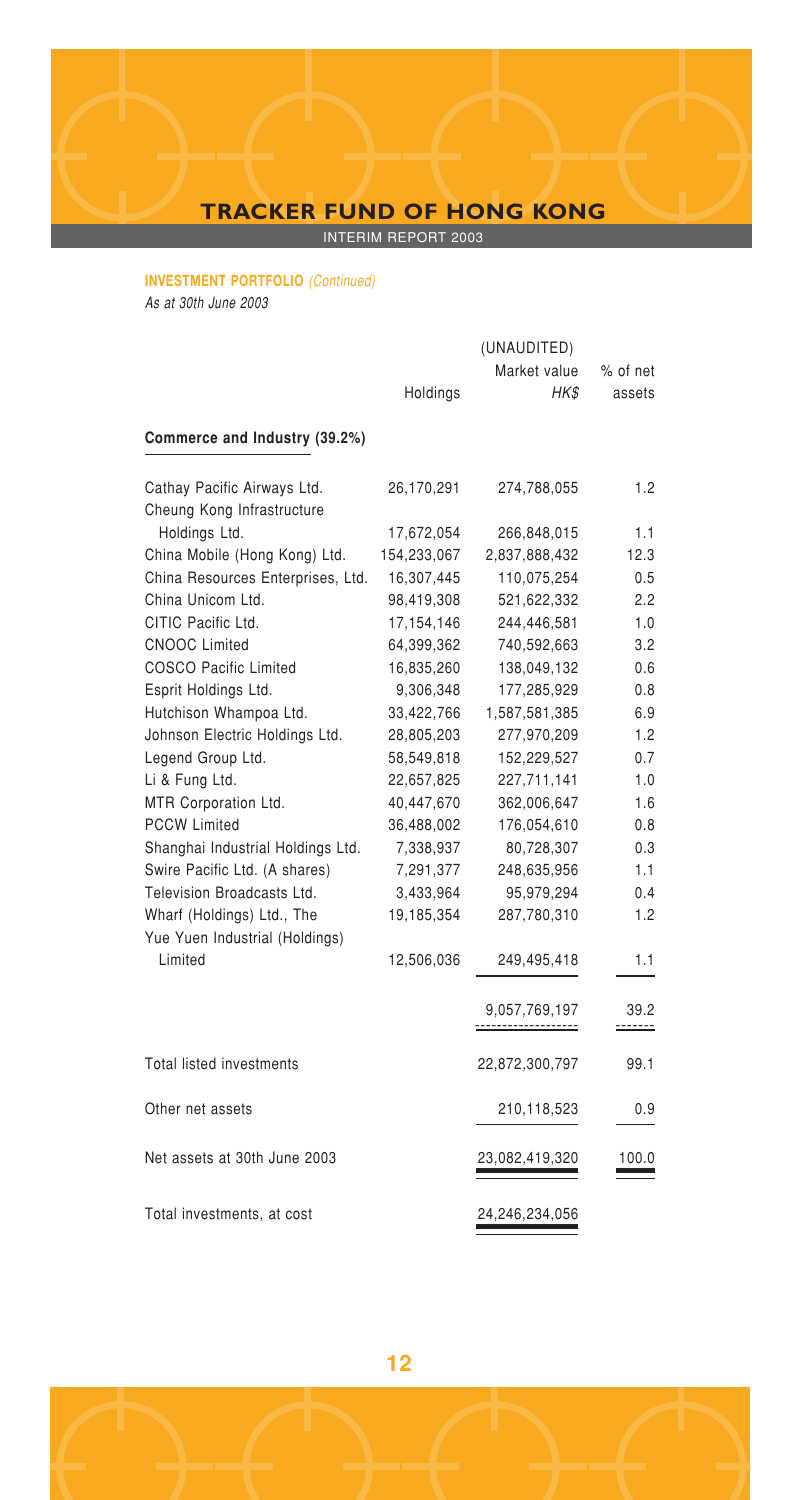INTERIM REPORT 2003

## **STATEMENT OF MOVEMENTS IN INVESTMENT PORTFOLIO**

For the period ended 30th June 2003

|                                                                  | (UNAUDITED)<br>Holdings   |           |            |                           |  |
|------------------------------------------------------------------|---------------------------|-----------|------------|---------------------------|--|
|                                                                  | Total as at<br>31.12.2002 | Additions | Disposals  | Total as at<br>30.06.2003 |  |
| <b>Hong Kong</b><br><b>Listed investments</b><br><b>Equities</b> |                           |           |            |                           |  |
| <b>Properties</b>                                                |                           |           |            |                           |  |
| Cheung Kong (Holdings)                                           |                           |           |            |                           |  |
| Ltd.                                                             | 20,348,397                | 220,918   | 2,411,050  | 18,158,265                |  |
| Hang Lung Properties Ltd.<br>Henderson Investment                | 25,366,904                | 291,834   | 3,008,370  | 22,650,368                |  |
| Ltd.                                                             | 24,752,405                | 269,068   | 2,935,700  | 22,085,773                |  |
| Henderson Land                                                   |                           |           |            |                           |  |
| Development Co. Ltd.                                             | 15,126,258                | 165,020   | 1,790,490  | 13,500,788                |  |
| Sino Land Co. Ltd.                                               | 34,090,628                | 134,830   | 34,225,458 |                           |  |
| Sun Hung Kai Properties                                          |                           |           |            |                           |  |
| Ltd.                                                             | 21,094,660                | 228,918   | 2,499,370  | 18,824,208                |  |
| Wheelock & Co. Ltd.                                              | 17,843,837                | 194,198   | 2,106,920  | 15,931,115                |  |
| Finance                                                          |                           |           |            |                           |  |
| <b>BOC Hong Kong</b>                                             |                           |           |            |                           |  |
| (Holdings) Limited<br>Bank of East Asia, Ltd.,                   | 92,895,120                | 1,008,868 | 11,009,289 | 82,894,699                |  |
| The                                                              | 12,701,079                | 138,334   | 1,463,320  | 11,376,093                |  |
| Hang Seng Bank Ltd.                                              | 16,798,096                | 182,508   | 1,990,060  | 14,990,544                |  |
| <b>HSBC Holdings plc</b>                                         | 83,296,298                | 7,852,600 | 6,490,379  | 84,658,519                |  |
| Utilities                                                        |                           |           |            |                           |  |
| CLP Holdings Ltd.                                                | 21,156,161                | 230,072   | 2,507,120  | 18,879,113                |  |
| Hong Kong Electric                                               |                           |           |            |                           |  |
| Holdings Ltd.                                                    | 18,748,589                | 203,796   | 2,221,329  | 16,731,056                |  |
| Hong Kong & China                                                |                           |           |            |                           |  |
| Gas Co. Ltd., The                                                | 50,001,295                | 544,710   | 6,296,119  | 44,249,886                |  |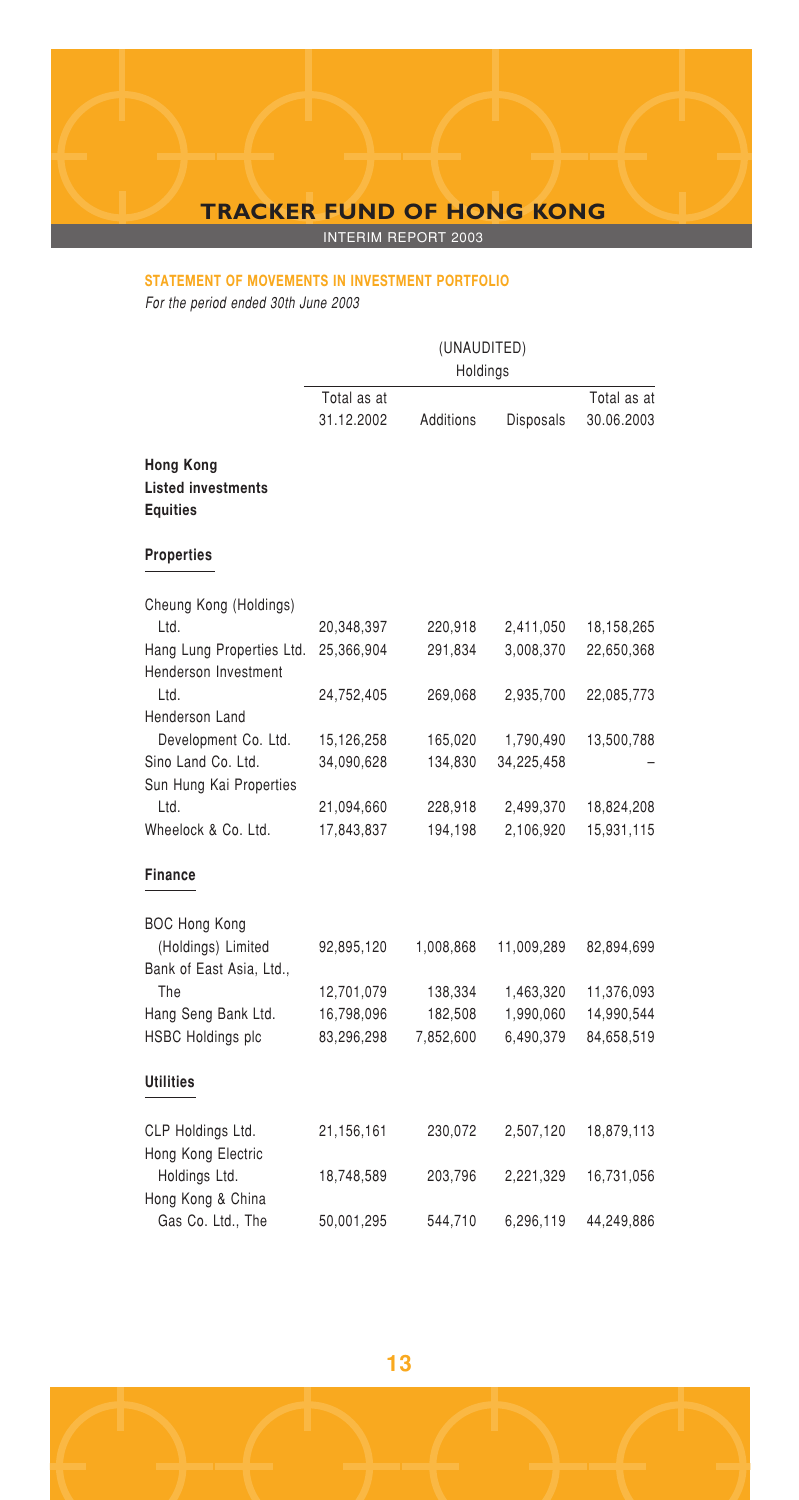INTERIM REPORT 2003

# **STATEMENT OF MOVEMENTS IN INVESTMENT PORTFOLIO** (Continued)

For the period ended 30th June 2003

|                              | (UNAUDITED)<br>Holdings |            |             |              |  |
|------------------------------|-------------------------|------------|-------------|--------------|--|
|                              | Total as at             |            |             | Total as at  |  |
|                              | 31.12.2002              | Additions  | Disposals   | 30.06.2003   |  |
| Commerce and industry        |                         |            |             |              |  |
| Cathay Pacific Airways       |                         |            |             |              |  |
| Ltd.                         | 29,310,125              | 319,056    | 3,458,890   | 26,170,291   |  |
| Cheung Kong                  |                         |            |             |              |  |
| Infrastructure Holdings      |                         |            |             |              |  |
| Ltd.                         | 19,803,298              | 216,086    | 2,347,330   | 17,672,054   |  |
| China Mobile                 |                         |            |             |              |  |
| (Hong Kong) Ltd.             | 172,830,007             | 1,884,028  | 20,480,968  | 154,233,067  |  |
| China Resources              |                         |            |             |              |  |
| Enterprises, Ltd.            | 18,279,043              | 197,712    | 2,169,310   | 16,307,445   |  |
| China Unicom Ltd.            | 110,290,585             | 1,201,162  | 13,072,439  | 98,419,308   |  |
| CITIC Pacific Ltd.           | 19,239,555              | 208,880    | 2,294,289   | 17, 154, 146 |  |
| <b>CNOOC Limited</b>         | 72,168,697              | 783,404    | 8,552,739   | 64,399,362   |  |
| <b>COSCO Pacific Limited</b> |                         | 16,835,260 |             | 16,835,260   |  |
| Esprit Holdings Ltd.         | 10,357,946              | 112,422    | 1,164,020   | 9,306,348    |  |
| Hutchison Whampoa Ltd.       | 37,453,341              | 461,134    | 4,491,709   | 33,422,766   |  |
| Johnson Electric             |                         |            |             |              |  |
| Holdings Ltd.                | 32,279,979              | 351,204    | 3,825,980   | 28,805,203   |  |
| Legend Group Ltd.            | 65,913,920              | 713,148    | 8,077,250   | 58,549,818   |  |
| Li & Fung Ltd.               | 25,400,777              | 275,928    | 3,018,880   | 22,657,825   |  |
| MTR Corporation Ltd.         | 45,318,456              | 492,434    | 5,363,220   | 40,447,670   |  |
| New World Development        |                         |            |             |              |  |
| Co., Ltd.                    | 19,025,608              | 309,330    | 19,334,938  |              |  |
| <b>PCCW Limited</b>          | 204,436,361             | 41,331,192 | 209,279,551 | 36,488,002   |  |
| Shanghai Industrial          |                         |            |             |              |  |
| Holdings Ltd.                | 8,216,071               | 98,066     | 975,200     | 7,338,937    |  |
| Swire Pacific Ltd.           |                         |            |             |              |  |
| (A shares)                   | 8,223,334               | 89,006     | 1,020,963   | 7,291,377    |  |
| <b>Television Broadcasts</b> |                         |            |             |              |  |
| Ltd.                         | 3,846,008               | 42,206     | 454,250     | 3,433,964    |  |
| Wharf (Holdings) Ltd.,       |                         |            |             |              |  |
| The                          | 21,498,729              | 234,254    | 2,547,629   | 19,185,354   |  |
| Yue Yuen Industrial          |                         |            |             |              |  |
| (Holdings) Limited           |                         | 12,506,036 |             | 12,506,036   |  |